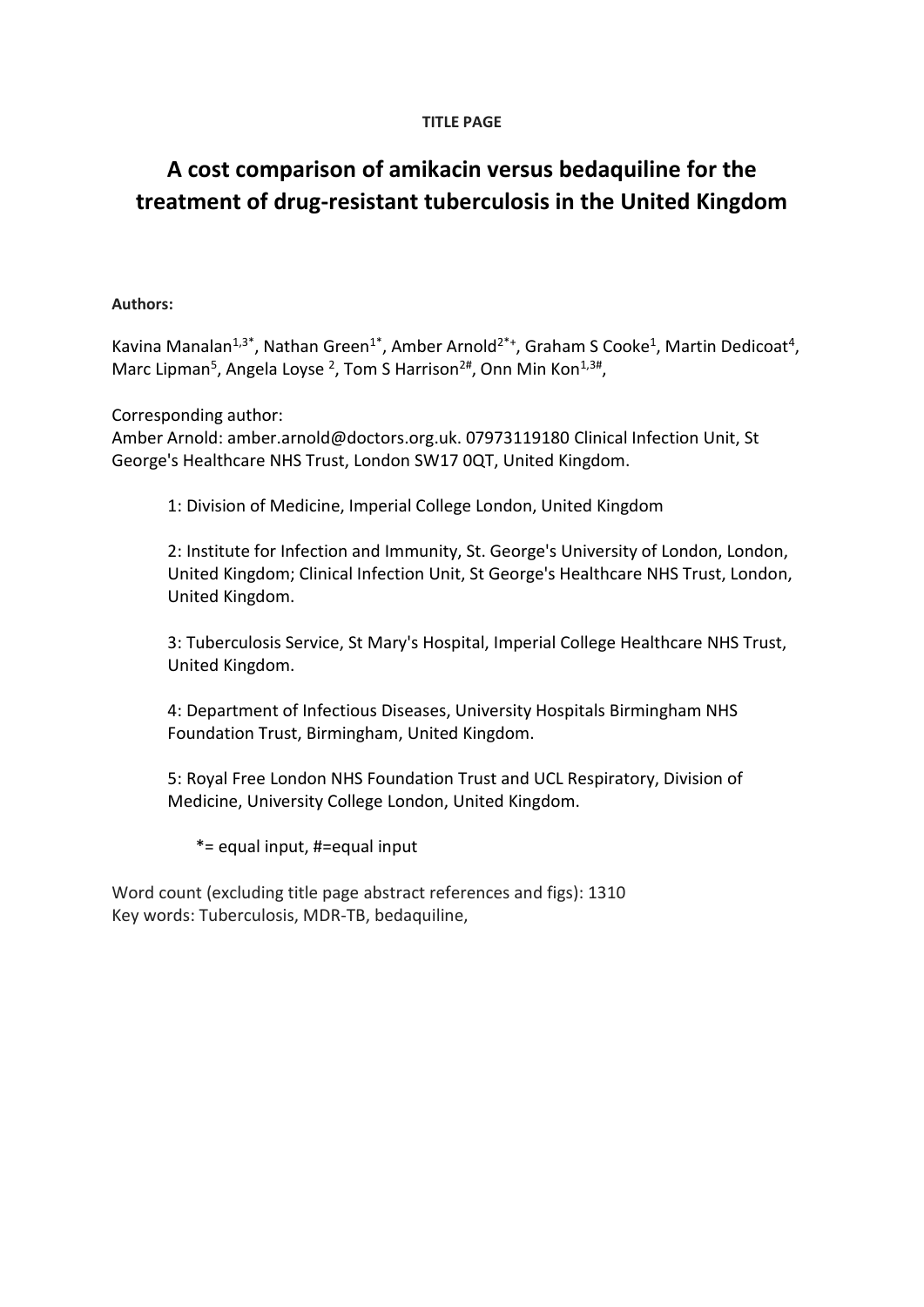**A cost comparison of amikacin versus bedaquiline, for the treatment of drug-resistant tuberculosis in the United Kingdom**

## **ABSTRACT**

**Objectives:** Prioritisation of oral bedaquiline over the injectable agents in the treatment of multidrug-resistant Tuberculosis (MDR-TB) in the World Health Organisations (WHO) 2019 guidelines prompted this UK analysis of cost implications. The objective was to estimate the costs of amikacin versus bedaquiline in MDR TB treatment regimens using a historical cohort where the injectable agents were the standard of care.

**Methods:** This was a retrospective study using a known cohort of UK patients treated with an injectable agent, with data available on resource use, costs for the use of amikacin were compared with those for bedaquiline, based on recommended monitoring for bedaquiline.

**Results:** The estimated cost of treatment per patient had mean (sd) of £27236 (4952) for the observed injectable group, £30264 (3392) and 36309 (3901) for the 6 and 8 month amikacin groups, and £31760 (2092) for the bedaquiline group. The cost in the bedaquiline group was £30772 (1855) with a 10 % reduction and £27079 (1234) with a 33% reduction in in-patient stay.

**Conclusions:** In most scenarios, bedaquiline is close to cost neutral compared with injectable therapy, especially if, as expected, some reduction in duration of admission is possible as a result of bedaquiline's more rapid culture conversion.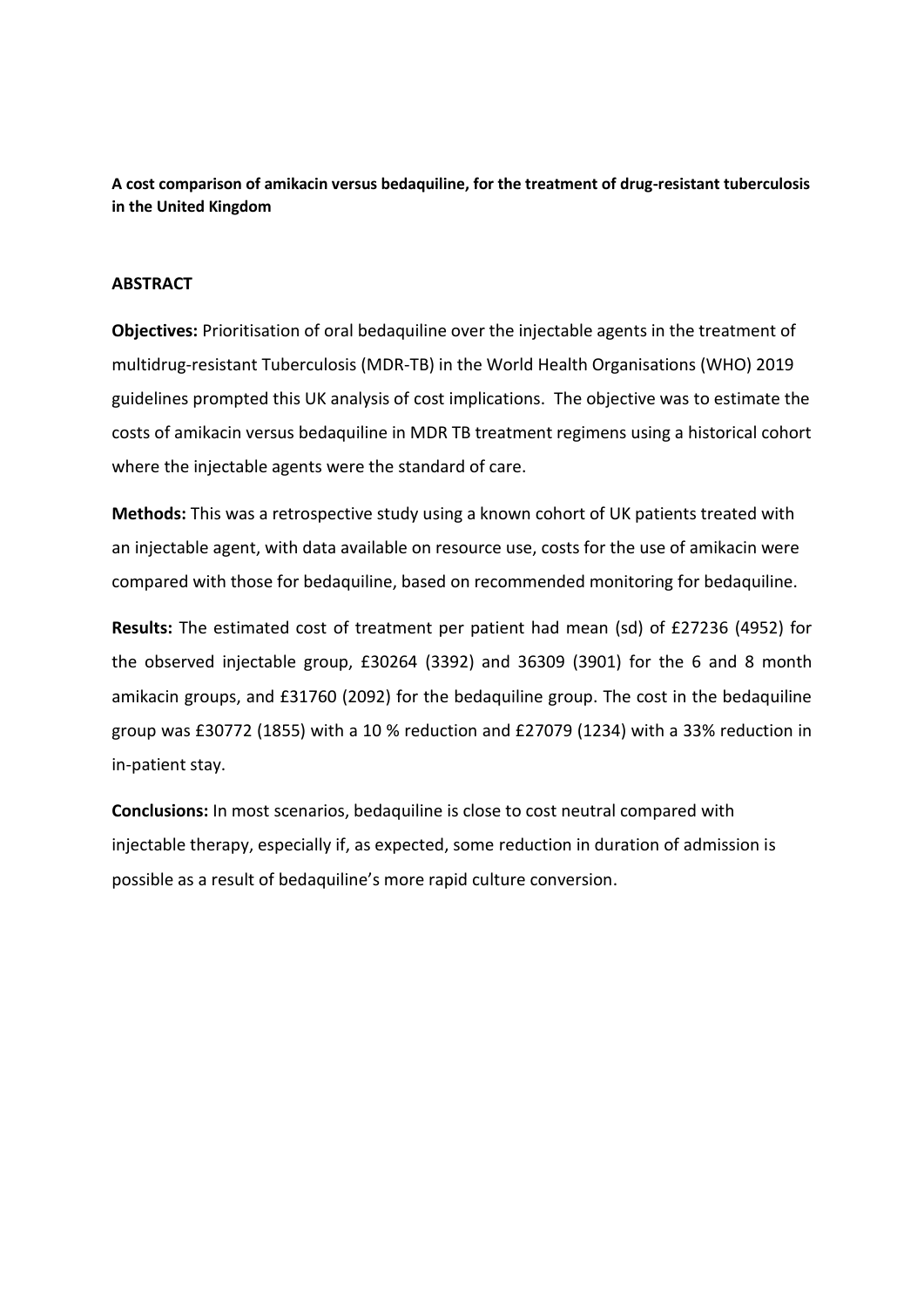#### **INTRODUCTION**

Multidrug-resistant tuberculosis (MDR-TB) is a major public health concern in the UK and globally. Treatment is prolonged, more toxic and less effective compared to that for drug susceptible TB. In 2018 and then consolidated in 2019, the World Health Organisation (WHO) published major revisions to guidelines, prioritising the new drug bedaquiline and down-grading the injectable agents (aminoglycosides and polypeptides) which had played a major part in previous guidelines.<sup>[1, 2]</sup> Changes were based on meta-analysis data of efficacy, accumulating trial data supporting bedaquiline and ethical concerns regarding the side effect profile of the injectable agents; most notably irreversible ototoxicity with the aminoglycosides and an association with increased mortality for capreomycin.<sup>[3-5]</sup> Furthermore, although phase three trial data is not available cohort data suggests that bedaquiline use within program conditions is associated with reduced mortality. <sup>(6)</sup> The revised guidelines have been adopted by many countries and this year NHS England published guidelines releasing funding for bedaquiline to be used in line with the most recent WHO guidelines. (7)

Although bedaquiline is currently expensive at £18700 for 6 months in high income countries, it has the potential to make treatment cheaper as a whole due to its oral formulation, reduced need for monitoring and potential to reduce time to sputum culture conversion and thus reduce inpatient stay.[5] We undertook this retrospective study to explore the cost implications of the change in policy from the injectable amikacin to bedaquiline in England.

## **METHODS**

The prior standard of care in the UK until July 2019 involved an inpatient stay until the patient is deemed non-infectious or was able to self-isolate, followed by a period under the outpatient parenteral antimicrobial therapy team (OPAT) where the injectable agent was delivered intravenously at home via a long line (PICC or HICKMAN) and then a period where only oral medications were given. The injectable agent was given for 6-8 months (stopped early if side effects occur, which they do in most cases)<sup>(9)</sup> and the total treatment is duration was 18-24 months.<sup>[2]</sup> In comparison a patient on bedaquiline can go straight from hospital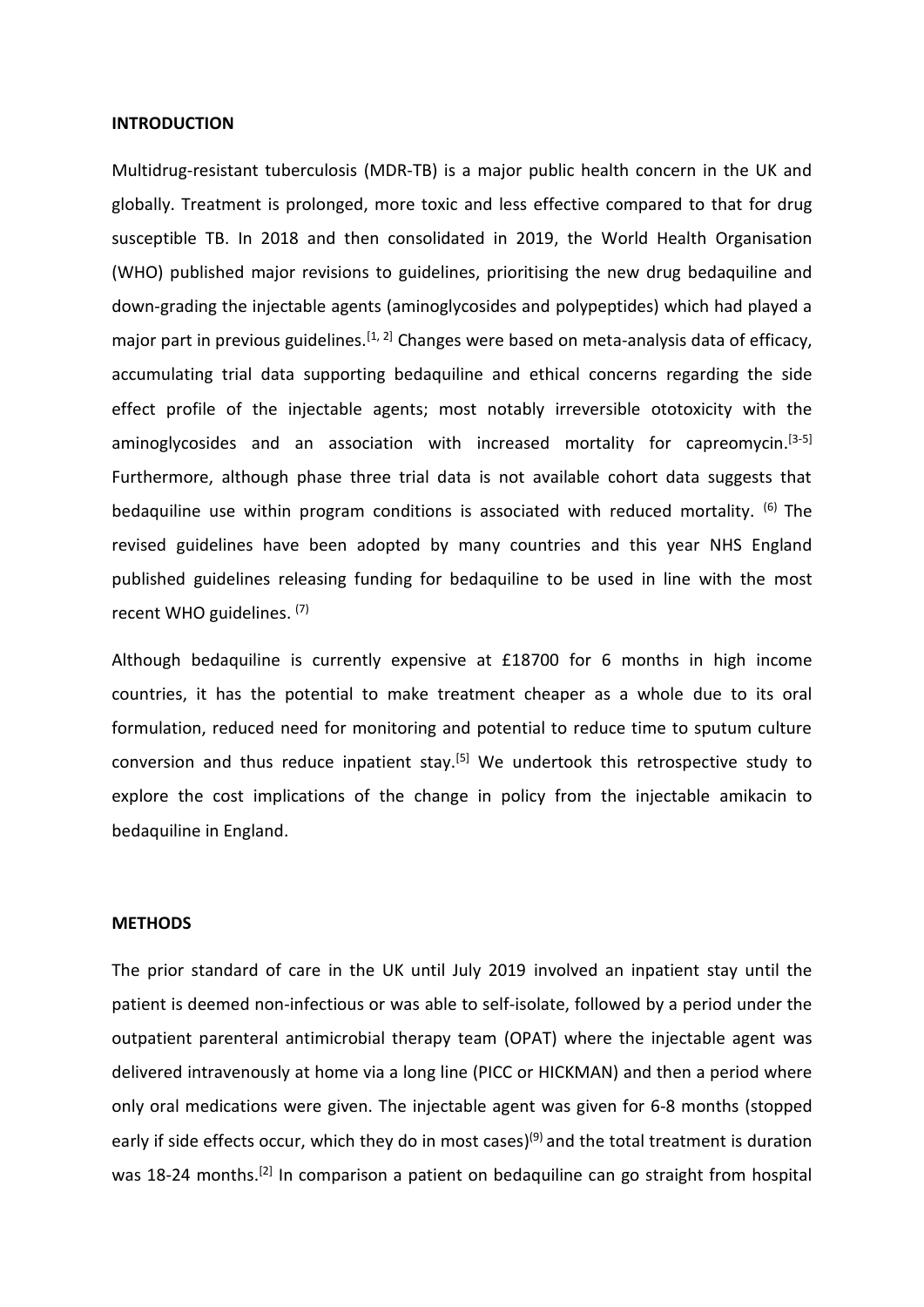to the oral medication stage. Bedaquiline currently has licencing for 6 months of the total 18-24 months of treatment

A cohort of 100 patients, for whom data were already available, was used to calculate the NHS costs of patients treated with an injectable agent in an observed cohort (in which median duration of injectable is less than 6 months). <sup>(8, 9)</sup> This was compared with a predicted cost with a minimum recommended treatment of 6 months of an injectable agent and a predicted model with bedaquiline substituted for the injectable used for 6 months. We chose 6 months for the ideal amikacin duration so as to maintain costs over a 6 month period and because amikacin use for over 6 months is rarely possible due to side effects.  $(4, 9)$ As a comparison we also calculated the costs of the full 8 months of amikacin though we feel this is rarely used. A full costing of changing other oral medications as per the WHO 2019 guideline (e.g. prioritisation of linezolid which is now off patent) was not undertaken. 4 hospitals provided cost information for care (Table 1). The amount of monitoring required for each scenario was determined by UK guidance.<sup>(10)</sup> The injectable agents require the cost of the OPAT service, lines, weekly blood tests and monthly audiograms. In comparison, bedaquiline requires monthly electrocardiograms and monthly blood tests. The predicted model with bedaquiline was also analysed, with inpatient stay reduced by 10% and 33% of duration, based on the 33% reduction in time to sputum culture conversion observed with bedaquiline.<sup>[5]</sup> A multi-level Bayesian model was used for analysis. For the missing data across sites, mean costs were assumed (below) and analysis was also performed using minimum and maximum cost values.

## **RESULTS**

The expected cost of treatment per patient had mean (sd) of £27236 (4952) for the observed injectable group, £30264 (3392) and £36309 (3901) for the ideal 6 month and ideal 8 month amikacin group, and £31760 (2092) for the bedaquiline group (Table 2). The cost in the bedaquiline group was £30772 (1855) with a 10 % reduction and £27079 (1234) with a 33% reduction in in-patient stay. The findings are represented graphically in Figure 1. Figure 2 gives the expected difference in costs.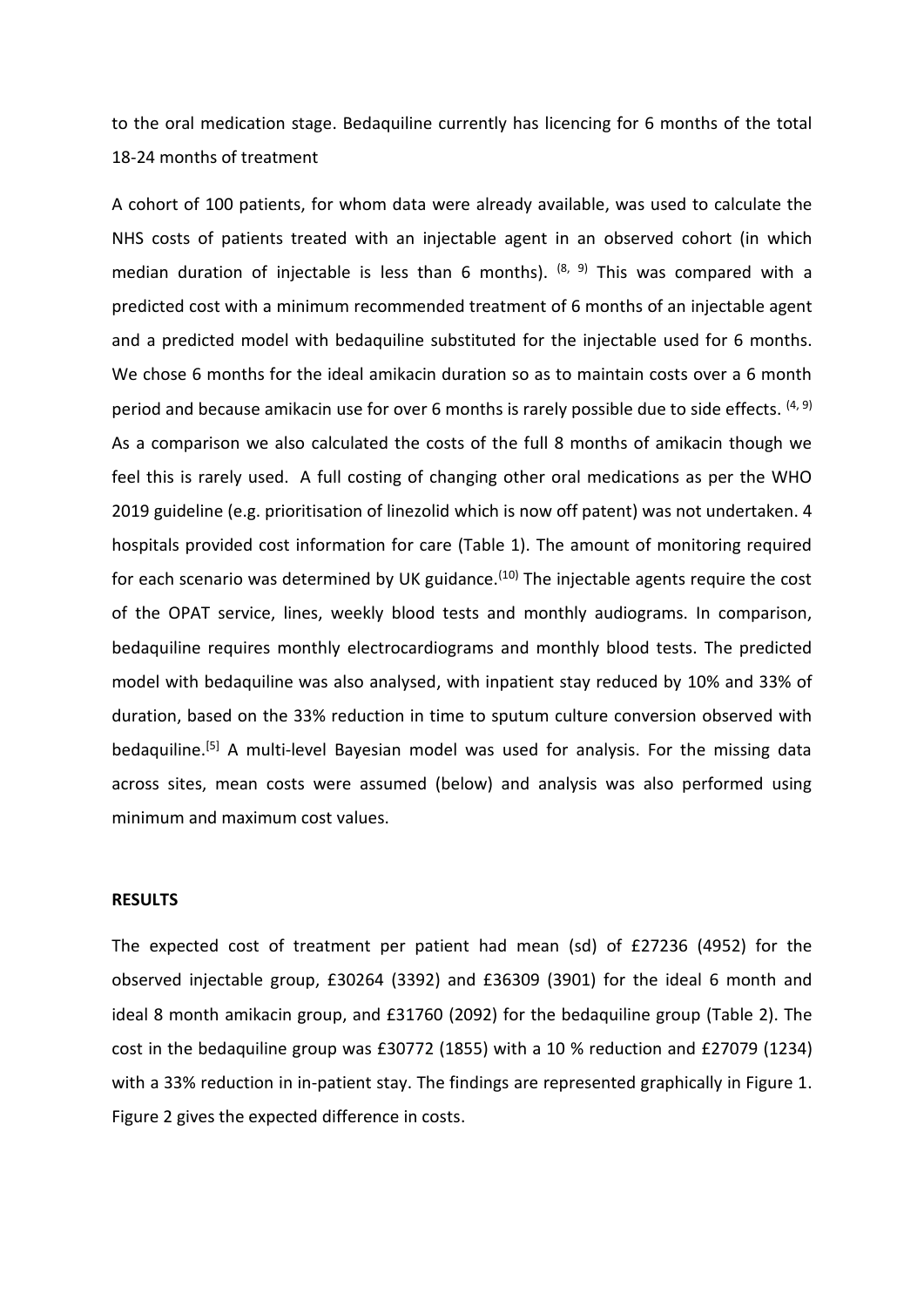#### **DISCUSSION**

We show that treatment with bedaquiline is close to cost neutral with current pricing of bedaquiline compared to treatment with an injectable, especially if, as predicted, in-patient stays are reduced by 10-33% with use of bedaquiline. Even in a worst case scenario, without any reduction in hospital stay, total costs to the NHS of first line use of bedaquiline for MDR TB, as recommended by the WHO, would be extremely modest, at a mean expected per patient extra cost of £3519 with only around 50 patients per year in the UK expected.

Furthermore, we may have underestimated the costs of amikacin usage, and have not performed a full cost-effectiveness analysis including quality of life assessment, or considered the ethical considerations of an inferior intravenous regimen with significant side effects. Excluded costs include the cost of travel for OPAT administration and blood tests; staff time of TB nursing teams dealing with the complications of amikacin and its delivery; the morbidity and loss of earnings while needing a PICC line (particularly in those who are self-employed) and the cost to both the NHS and, most importantly, to the individual of significant and permanent hearing loss over the lifetime. Ototoxicity is estimated to be apparent in up to 61% of patients given prolonged amikacin and a significant proportion will require hearing replacement.<sup>[4]</sup> Furthermore, the hearing loss has an increased significance if we consider the ethical concept of reciprocity with regards to management for TB; all treatment has a dual purpose of treating the individual and protecting society.<sup>(11)</sup> With the duality in mind the infliction of hearing loss on an individual is even more questionable when there is an alternative.

We have predicted that inpatient stays in the UK are likely to reduce due to the importance placed on sputum culture conversion in discharge decisions. Many patients in the UK are admitted until sputum is culture negative in line with NICE guidance.<sup> $(12)$ </sup> Although, there is some anecdotal evidence that a reduction in admission is already happening we have to wait to see if this becomes reality of not. Furthermore, admission duration may reduce further for extra-pulmonary cases as many patients were admitted to facilitate intravenous access and the initiation of OPAT and this admission is no longer required. Another area where we need to wait for further information is the conclusive evidence from phase 3 trials of bedaquiline's efficacy and safety, although the safety concerns from the phase 2 data has not been brought out in cohort and meta-analysis data.  $(3, 6)$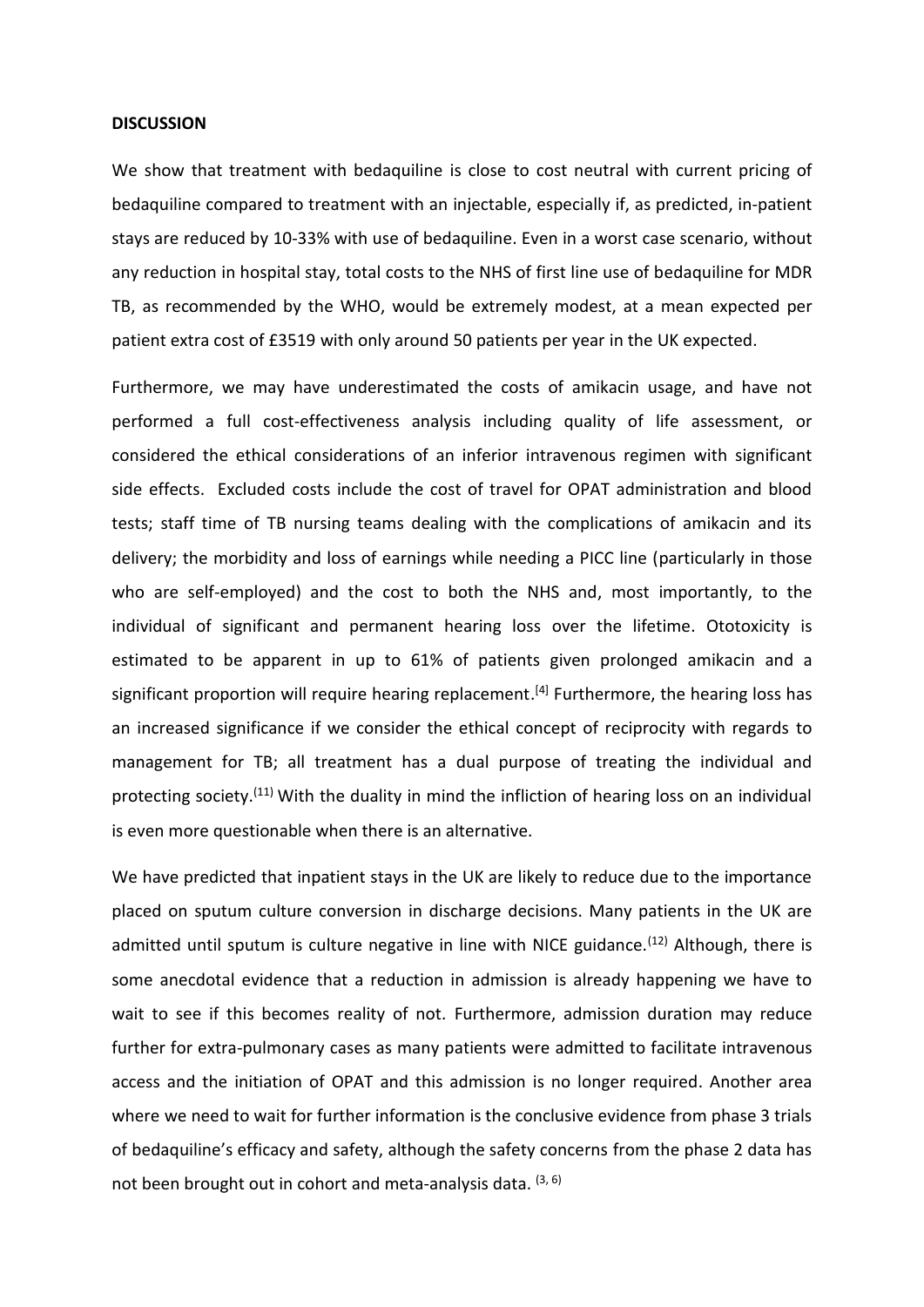Another issue we have not included is the pricing of bedaquiline and the potential for a reduction in the drug cost of bedaquiline with the transfer of bedaquiline to first line in UK guidelines and through further advocacy at a global scale. Low income countries receive bedaquiline at \$400 (USD) for a 6 month course through the Stop TB Partnership's Global Drug Facility. However, this is still high and unaffordable for many countries when combined with all the other drugs required to make an effective regimen. Furthermore, researchers at Liverpool University and other advocates who have calculated that \$1 (USD) per day would be a fairer price allowing drug companies to cover development costs while also recognising the huge public investment in the drug development. (13,14)

In summary, our retrospective cost analysis supports the recent changes in UK guidelines recommending bedaquiline in line with WHO guidelines rather than using toxic injectable medications of questionable efficacy. Further advocacy is required to help bring the cost of bedaquiline down to a feasible price for all who require it.

#### **ACKNOWLEDGEMENTS, COMPETING INTERESTS, FUNDING**

The work was not funded, and undertaken in the author's own time with no conflicts of interest or funding from pharmaceutical companies

OMK is affiliated to the National Institute for Health Research Health Protection Research Unit (NIHR HPRU) in Respiratory Infections at Imperial College London in partnership with Public Health England (PHE). The views expressed are those of the author(s) and not necessarily those of the NHS, the NIHR, the Department of Health or Public Health England. GC and OMK are also supported by the NIHR Imperial BRC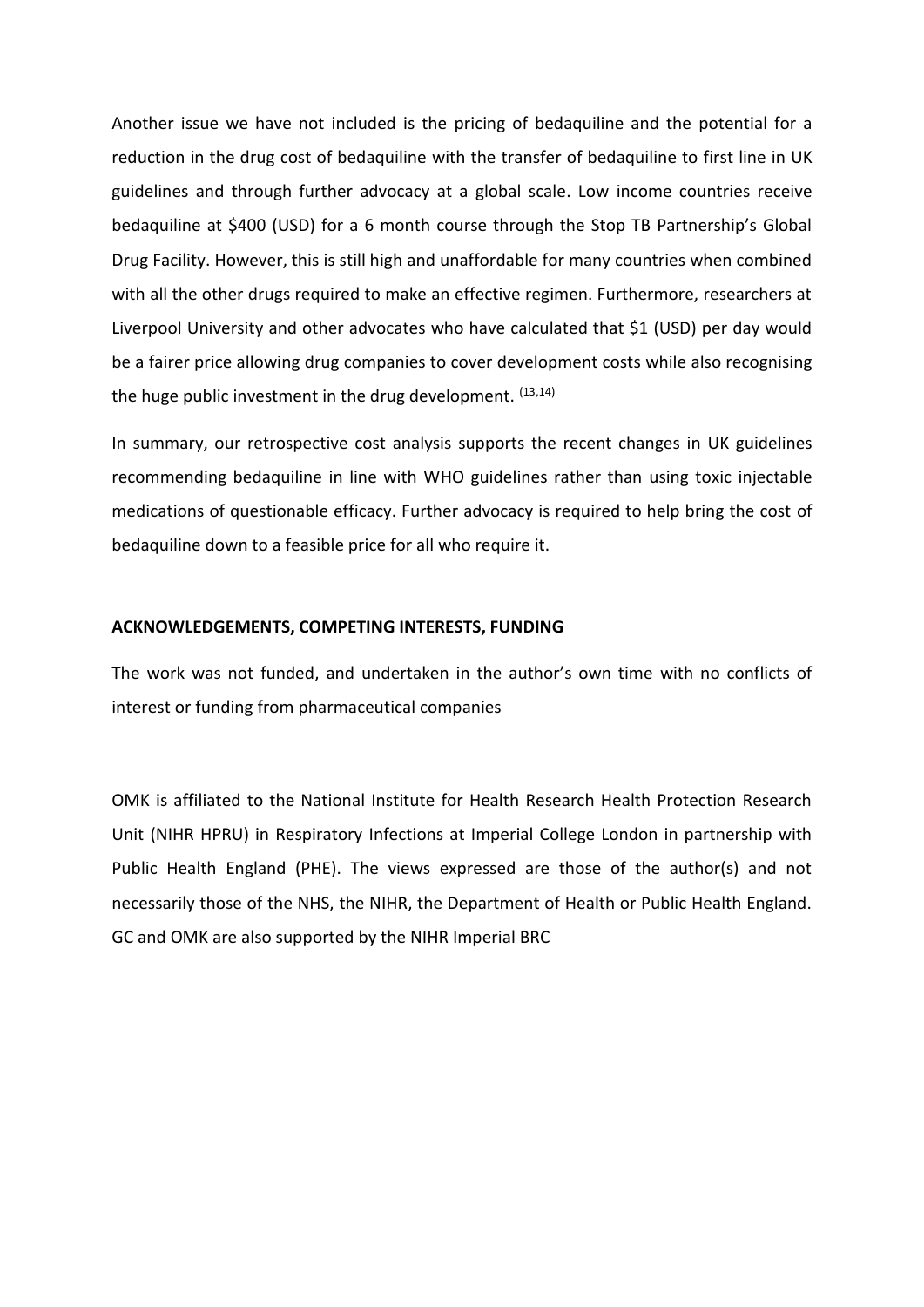#### **REFERENCES**

1. World Health Organisation. WHO Consolidated guidelines on drug-resistant tuberculosis treatment. Geneva, Switzerland; WHO, 2019.

2. World Health Organisation. WHO treatment guidelines for drug-resistant tuberculosis, 2016 update. October 2016 revision. Geneva, Switzerland; WHO, 2016.

3. Ahmad N, Ahuja SD, Akkerman OW, *et al.* Treatment correlates of successful outcomes in pulmonary multidrug-resistant tuberculosis: an individual patient data metaanalysis. *Lancet*. 2018;392(10150):821-34. doi: 10.1016/S0140-6736(18)31644-1.

4. Reuter A, Tisile P, von Delft D, *et al*. The devil we know: is the use of injectable agents for the treatment of MDR-TB justified? *Int J Tuberc Lung Dis.* 2017;21(11):1114-26. doi: 10.5588/ijtld.17.0468.

5. Diacon AH, Pym A, Grobusch MP, *et al.* Multidrug-resistant tuberculosis and culture conversion with bedaquiline. *N Engl J Med.* 2014;371(8):723-32. doi: 10.1056/NEJMoa1313865.

6. Schnippel K, Ndjeka N, Maartens G, et al. Effect of bedaquiline on mortality in South African patients with drug-resistant tuberculosis: a retrospective cohort study. Lancet Respir Med. 2018 July 9;6(9):699–706. doi: 10.1016/S2213-2600(18)30235-2.

7. Specialised Commissioning Team, NHS England. Clinical Commissioning Policy Statement: Treatment for defined patients with MDR-TB and XDR-TB including bedaquiline and delamanid. NHS England Reference: 170132P. London; NHSE, July 2019. https://www.england.nhs.uk/commissioning/wp-

content/uploads/sites/12/2019/07/Clinical-Commissioning-Policy\_Treatment-for-definedpatients-with-MDR-TB-and-XDR-TB-including-bedaquiline-and-.pdf (accessed August 2019)

8. Arnold A, Cooke GS, Kon OM, *et al.* Drug resistant TB: UK multicentre study (DRUMS): Treatment, management and outcomes in London and West Midlands 2008-2014. *[J Infect](https://www.ncbi.nlm.nih.gov/pubmed/27998752)*. 2017 Mar;74(3):260-271 doi: 10.1016/j.jinf.2016.12.005.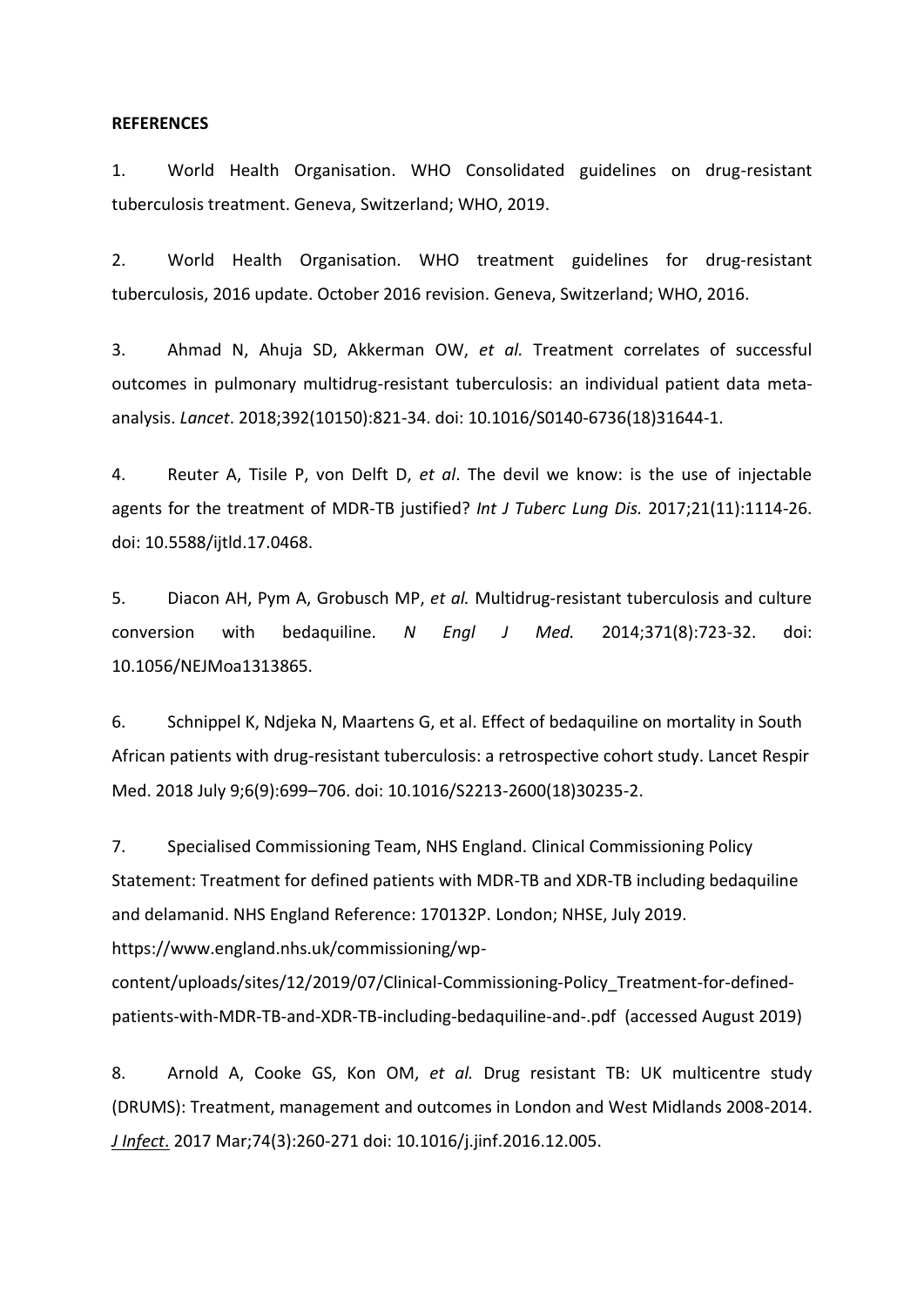9. Arnold A, Cooke GS, Kon OM, et al. Adverse Effects and Choice between the Injectable Agents Amikacin and Capreomycin in Multidrug-Resistant Tuberculosis. *Antimicrob Agents Chemother*. 2017;61(9). pii: e02586-16. **DOI:** 10.1128/AAC.02586-16

10. TB Drug monographs [Available from: [http://www.tbdrugmonographs.co.uk/\]](http://www.tbdrugmonographs.co.uk/).(acessed 30 April 2019)

11. Upshur RE. Principles for the justification of public health intervention. *Can J Public Health*. 2002;93(2):101-3.

12. National Institute for Health and Care Excellence. Tuberculosis; NICE Guideline (NG 33). London: NICE; 2016.

13. Gotham D, Fortunak J, Pozniak A, et al. Estimated generic prices for novel treatments for drug-resistant tuberculosis. Journal of Antimicrobial Chemotherapy. 2017 April 1: 72(4): 1243–1252. doi[: https://doi.org/10.1093/jac/dkw522.](https://doi.org/10.1093/jac/dkw522)

14. Treatment Action Group. The Price of bedaquiline. (available from:

http://www.treatmentactiongroup.org/sites/default/files/reality check bedaquiline 10 16 18.pdf ) (accessed Aug 2019)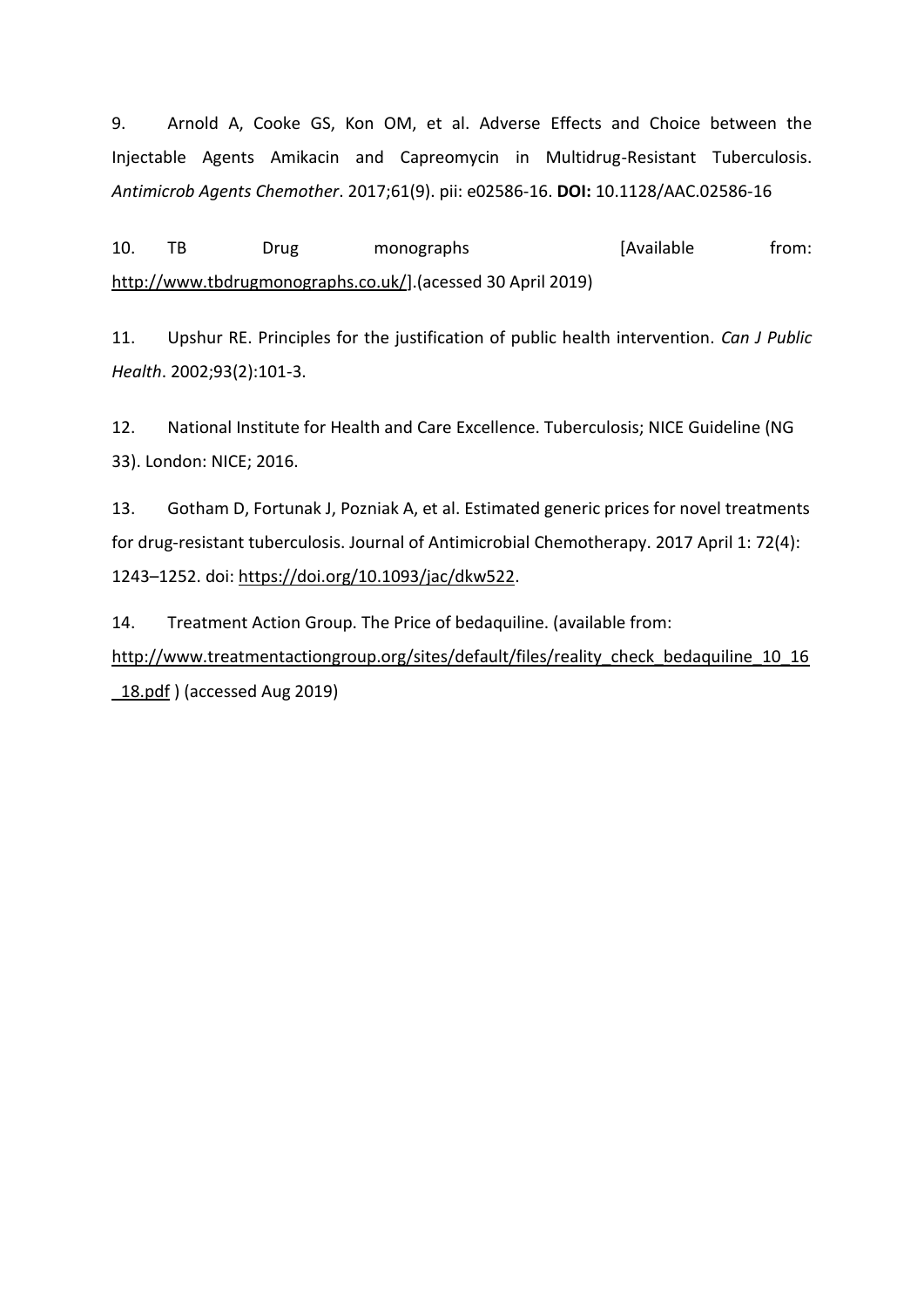# **FIGURE LEGENDS**

# **Figure 1**

**Costs for the observed and 6 month amikacin scenarios, versus bedaquiline, assuming either no reduction or a 10% or 33% reduction in in-patient stay with bedaquiline, compared to amikacin.** 

# **Figure 2**

**Posterior distribution strip plots of the difference in mean costs between amikacin and bedaquiline scenarios. The 95% CrI is indicated by the vertical marks and the median by the asterisks.**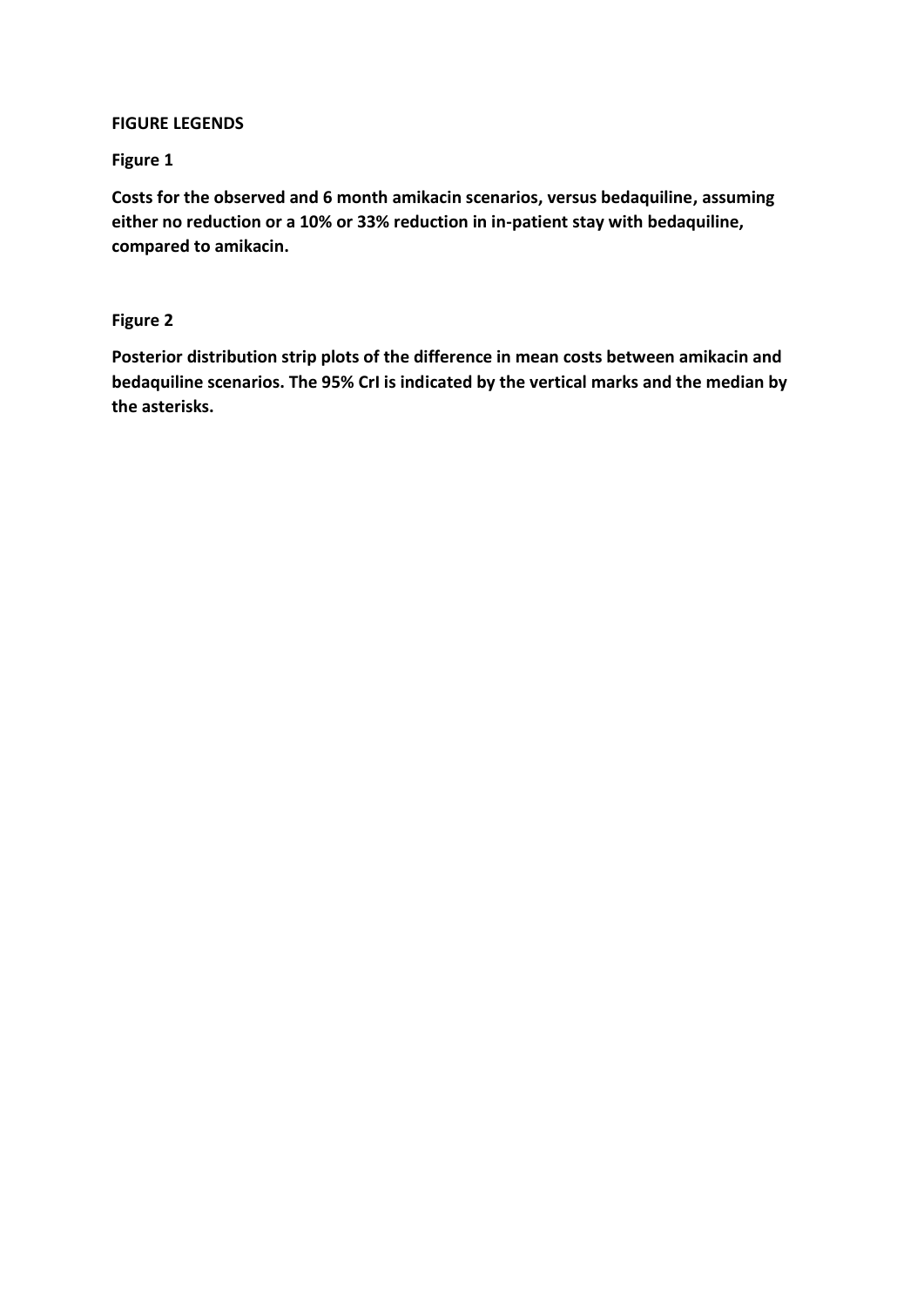

## **Figure 1**

**Costs for the observed (in DRUMS cohort) and recommended 6 month amikacin scenarios, versus bedaquiline, assuming either no reduction or a 10% or 33% reduction in in-patient stay with bedaquiline, compared to amikacin.**